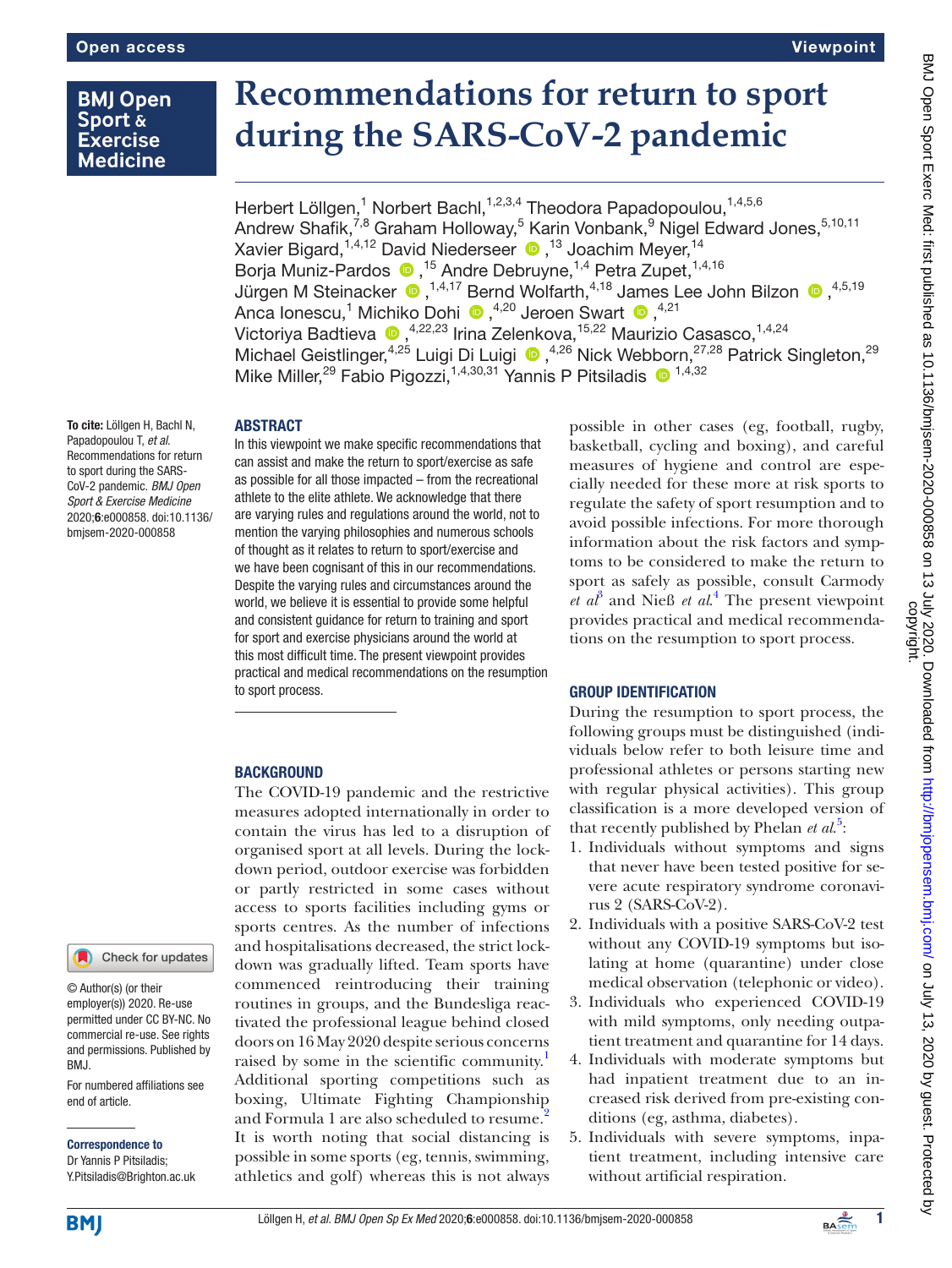6. Individuals with severe symptoms, inpatient treatment in intensive care and on artificial respiration.

It is imperative that a medical examination is performed in cooperation with a respiratory physician and/or cardiologist, if suspicious findings of the pulmonary and/or cardiovascular systems arise.

# RECOMMENDATIONS FOR INDIVIDUAL GROUPS Group 1

In individuals without symptoms and signs of COVID-19 and without any pre-existing medical condition(s), risk stratification to safely resume to sport has to be evaluated through questionnaires compiling data related to personal and medical history, close contact with people with positive SARS-CoV-2 test, or contact with people of high risk of having been infected without being tested positive, or in so called hotspots. The individual has to confirm being free of any symptoms and this must be documented. Exercise testing is likely to be necessary in some sports due to the expected detraining after lockdown, <sup>6</sup> and exercise testing must be performed according to the latest COVID-19/SARS-CoV-2 health and safety regulations.

#### Group 2

Resumption after 14 days quarantine. Examinations ought to include medical history, physical examination, 12-channel ECG, lung function assessment with typical respiratory signs and symptoms, and ECG stress test. $57-9$ Echocardiography if clinically indicated.

#### Group 3

Resumption after a quarantine period of 2weeks and strict social distancing for another 2weeks.

A medical examination by a sport and exercise medicine physician with medical history, physical examination, blood test focused on critical markers (eg, C-reactive protein, high sensitivity troponin-I, natriuretic peptides), and resting ECG (eg, changes of Q-wave, ST-stretch, T-wave).<sup>[8](#page-2-1)</sup> Additional lung function assessment and stress test with ECG, blood gas analysis and spiroergometry as well as echocardiography are recommended if symptoms have involved respiratory or cardiac impairment. Return to regular sport is possible 3–4weeks after beginning of the symptoms under medical surveillance for 6months after return to sport if any symptoms are present but not limiting return to sport.

# Group 4

Same procedure as for group 3 but including compulsory ergometry with blood gas analysis and/or spiroergometry.[3–5 10](#page-2-2) Chest X-ray examination and depending on the findings obtained during the inpatient stay, highresolution CT of the thorax in the most severe cases always in consultation with a lung specialist. Cardiac examinations depending on medical history, symptoms and signs, cardio-MRI after consultation with a cardiologist. Return to sport will vary from 2 to 6months depending on the

severity of respiratory (lung) and/or cardiac (myocarditis) involvement.

# Groups 5 and 6

Following SARS-CoV-2 discharge, rehabilitation is recommended. A complete pulmonary and cardiological examination is necessary ('cardiac markers' such as high sensitivity troponin-I or natriuretic peptides) including resting ECG, lung function, echocardiography, stress test with ECG and blood gas analysis. $8^{10-13}$  Return to sport will be after several months depending on the severity and completeness of recovery.

Depending on previous findings in heart rate, CT of the thorax and cardiac MRI examination in consultation with a respiratory physician and cardiologist, hospital discharge can take place. A final medical check and sports statement is mandatory.

Resumption of sport can occur 10–14 days after complete recovery from SARS CoV-2 infection for athletes included in groups 1 and 2. In patients with more severe organ involvement, pneumonia, myocarditis or neurological signs, an individualised plan is necessary.<sup>45</sup> Testing for SARS CoV-2 can be carried out to support a return to play decision but is not essential unless stipulated (eg, National/International Sports Federation, Government).

# **CONCLUSIONS**

An adequate assessment of the resumption of sporting activity is based on a case-by-case decision that must consider the individual situation of the athlete including pre-existing conditions, the type of sport and the risk of infection from other athletes (eg, increased risk in contact/team sports). The recommendation to return to play will be based on the results of the examination and individual assessment in consultation with the sport and exercise medicine physician, specialists in pulmonary medicine and sport cardiology (or extended multidisciplinary team), coaches and training specialists. After a contact ban, an athlete should be provided with recommendations on sports resumption that are in accordance with national and regional guidelines. After a longer period of interruption in sport caused by more severe health issues, increases in training should be gradual and individualised by monitoring signs and symptoms of the health issue.

#### Author affiliations

<sup>1</sup> European Federation of Sports Medicine Associations (EFSMA), Lausanne, Switzerland <sup>2</sup>Institute of Sports Science, University of Vienna, Vienna, Austria <sup>3</sup>Austrian Institute of Sports Medicine, Vienna, Austria 4 International Federation of Sports Medicine (FIMS), Lausanne, Switzerland 5 British Association of Sport and Exercise Medicine, Doncaster, UK <sup>6</sup>Defence Medical Rehabilitation Centre, Loughborough, UK <sup>7</sup> South Tyneside NHS Foundation Trust, Sunderland, UK 8 Newcastle Thunder Rugby, Newcastle, UK <sup>9</sup>Department of Pneumology, Pulmonary Function Laboratory, Medicine Clinic (KIMII), University of Vienna, Vienna, Austria <sup>10</sup>British Cycling, Manchester, UK